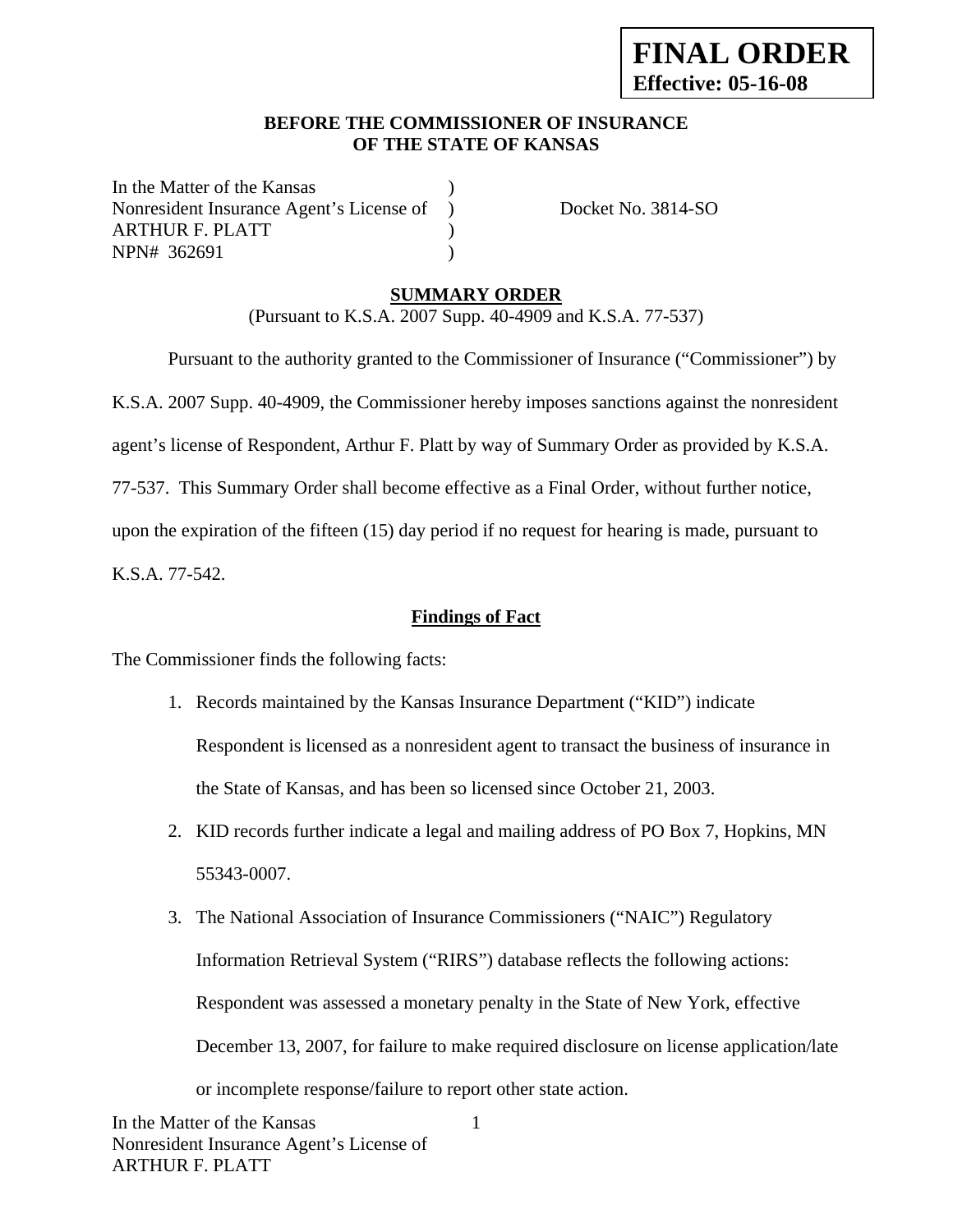- 4. On February 8, 2008, Leroy Brungardt, Producers Division of Kansas Insurance Department wrote a letter to Mr. Platt inquiring about the administrative action taken by New York. Mr. Platt did not respond
- 5. On March 21, 2008 a letter was sent to Respondent requesting information regarding the administrative action taken by the State of New York.
- 6. On April 3, 2008, Respondent contacted the legal division and indicated he would be forwarding information regarding the action taken by the State of New York, to date nothing has been received from the Respondent.
- 7. Respondent failed to notify KID of the action taken by the State of New York within 30 days.

## **Applicable Law**

- 8. K.S.A. 2007 Supp. 40-4909 states, in pertinent part:
	- (a) The commissioner may deny, suspend, revoke, or refuse renewal of any license issued under this act if the commissioner finds that the applicant or license holder has:
		- (2) Violated
			- (A) any provision of chapter 40 of the Kansas Statues Annotated, and amendments thereto, or any rule and regulation promulgated thereunder;
			- (C) any insurance law or regulation of another state;
	- (b) In addition, the commissioner may suspend, revoke or refuse renewal of any license issued under this act if the commissioner finds that the interests of the insurer or the insurable interests of the public are not properly served under such license.
	- (h) in lieu of taking any action under subsection (a), the commissioner may:

(2) issue an order imposing an administrative penalty up to a maxium of \$500 for each violation . . . unless such person knew or should have known that the violative act could give rise to disciplinary action under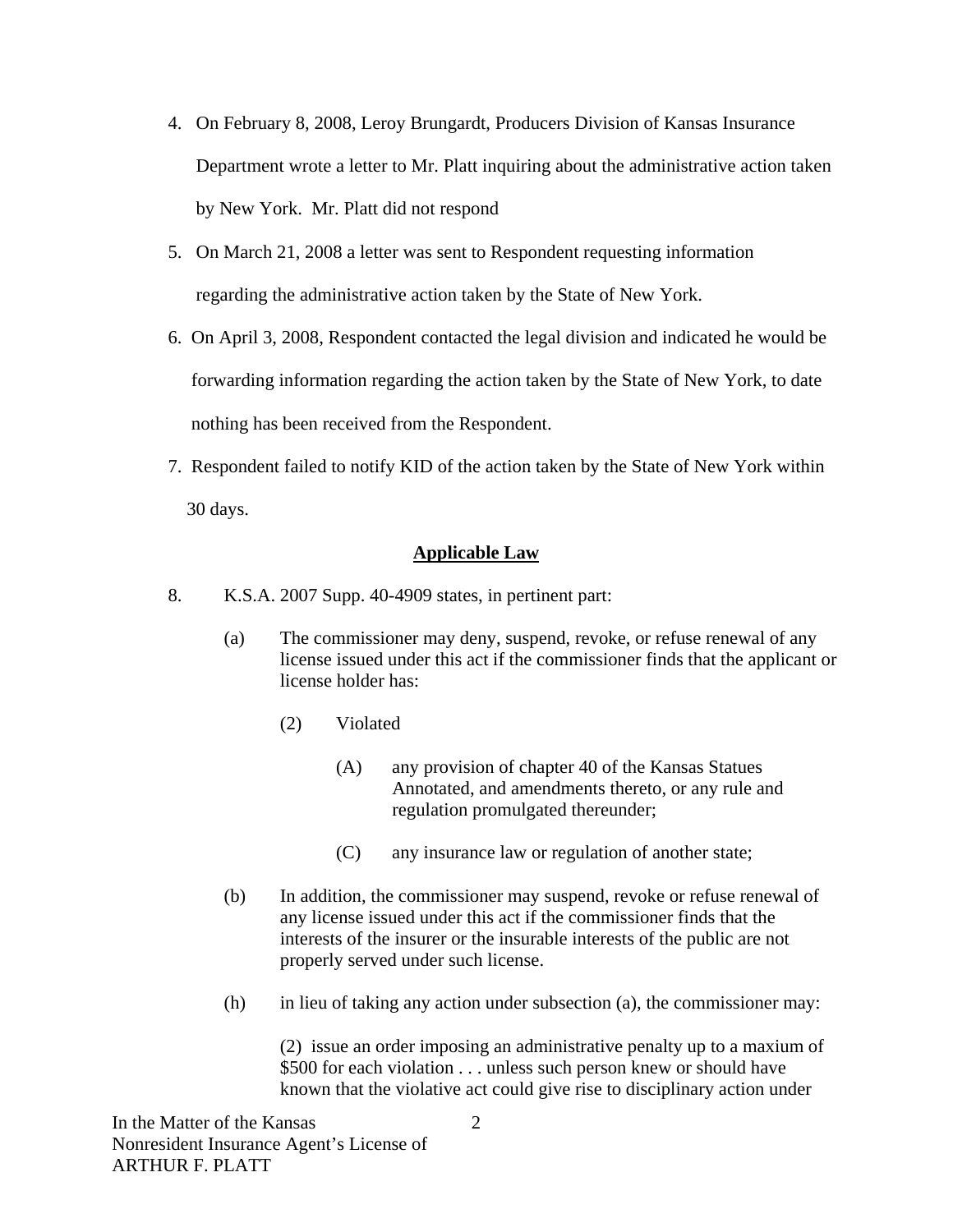subsection (a). If such person knew or reasonably should have known the violative act could give rise to any disciplinary proceeding . . . the commissioner may impose a penalty up to a maximum of \$1000 for each violation . . . .

- 9. KA.R. 40-7-9 states, in pertinent part: Each person licensed in this state as an insurance agent shall report the following to the commissioner of insurance within 30 days of occurrence:
	- (a) Each disciplinary action on the agent's license or licenses by the insurance regulatory agency of any other state or territory of the United States.

### **Conclusions of Law**

- 10. The Commissioner has jurisdiction over Mr. Platt as well as the subject matter of this proceeding, and such proceeding is held in the public interest.
- 11. The Commissioner finds that Mr. Platt's Kansas license may be revoked because Mr. Platt violated an insurance law or regulation in another state pursuant to K.S.A. 2007 Supp. 40-4909(a)(2)(C).
- 12. The Commissioner finds that Mr. Platt violated K.S.A. 2007 Supp. 40-  $4909(a)(2)(A)$  and K.A.R. 40-7-9 by failing to notify the Kansas Insurance Department of his disciplinary action taken by the State of New York Department of Insurance on December 13, 2007 within thirty (30) days.
- 13. The Commissioner, therefore, concludes that good cause exists pursuant to K.S.A. 2007 Supp. 40-4909(a) and (h) to revoke or suspend Respondent's Kansas nonresident insurance agent's license or impose administrative penalties in lieu of revocation.
- 14. The Commissioner concludes that Respondent's insurance agent's license may be revoked for the protection of the insurable interests of the public pursuant to K.S.A. 2007 Supp. 40-4909(b).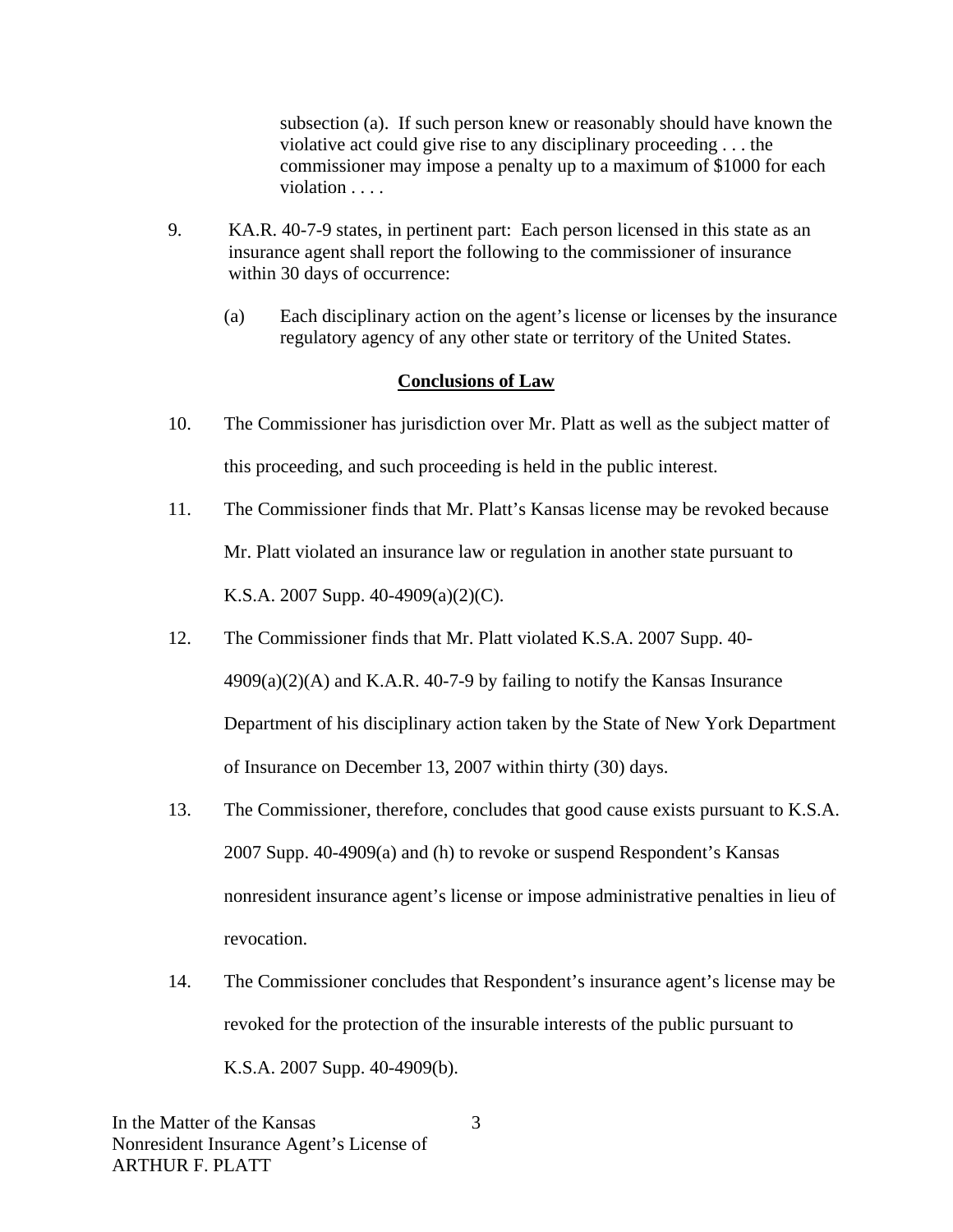15. Based on the facts and circumstances set forth herein, it appears that the use of summary proceedings in this matter is appropriate, in accordance with the provisions set forth in K.S.A. 77-537(a), in that the use of summary proceedings does not violate any provision of the law and the protection of the public interest does not require KID to give notice and opportunity to participate to persons other than Arthur F. Platt.

### **IT IS THEREFORE ORDERED BY THE COMMISSIONER OF INSURANCE THAT:**

Respondent Arthur F. Platt shall pay an administrative penalty of \$250.00 for failure to

notify KID of another state agency's action and the Kansas nonresident insurance agent's

license of Arthur F. Platt is hereby **SUSPENDED on the effective date of this order** 

#### **until such time as the penalty is paid in full.**

#### **NOTICE AND OPPORTUNITY FOR HEARING**

Arthur F. Platt, within fifteen (15) days of service of this Summary Order, may file with the Kansas Insurance Department a written request for hearing on this Summary Order, as provided by K.S.A. 77-542. In the event a hearing is requested, such request should be directed to:

> John W. Campbell, General Counsel Kansas Insurance Department  $420$  S.W.  $9<sup>th</sup>$  Street Topeka, Kansas 66612

Any costs incurred as a result of conducting any administrative hearing shall be assessed against the agent/agency who is the subject of the hearing as provided by K.S.A. 40-4909(f). Costs shall include witness fees, mileage allowances, any costs associated with reproduction of documents which become part of the hearing record, and the expense of making a record of the hearing.

If a hearing is not requested, this Summary Order shall become effective as a Final Order, without further notice, upon the expiration of the fifteen (15) day period for requesting a hearing. The Final Order will constitute final agency action in the matter.

In the event the Petitioner files a petition for judicial review, the agency officer designated pursuant to K.S.A. 77-613(e) to receive service of a petition for judicial review on behalf of the Kansas Insurance Department is:

In the Matter of the Kansas Nonresident Insurance Agent's License of ARTHUR F. PLATT